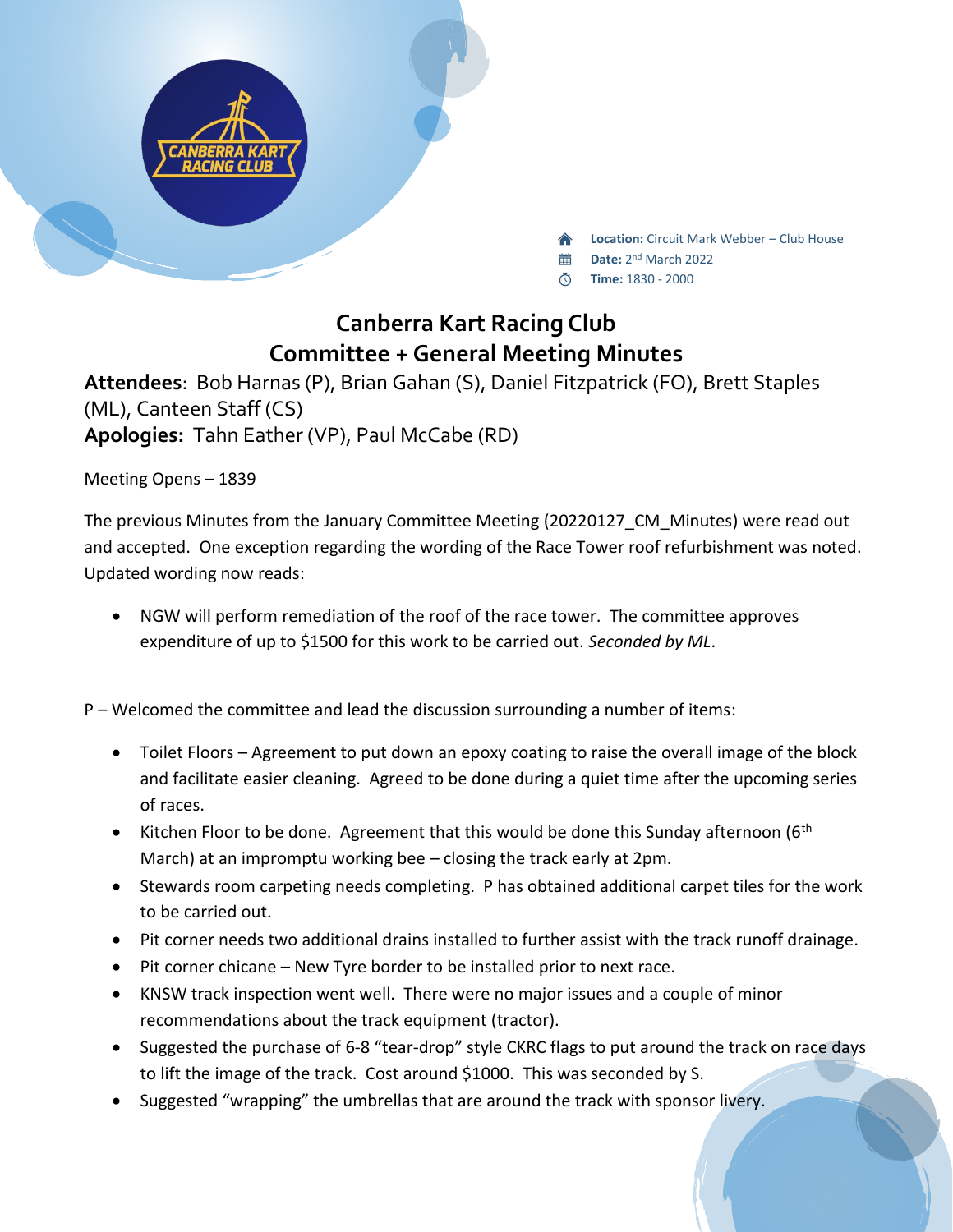

CS – Commented that the canteen is running well. Minor price increases were suggested to provide a minor increase to profit. This additional profit would be put back into the canteen, as well as provide surplus funds to pay additional helpers on race days. S to update price list, reprint and laminate.

Committee Meeting Closed at 1908.

General Meeting Opens – 1909.

One additional attendee – Tony Prior (pseudo-Promotions Manager (PM))

- P discussed with PM about the sponsorship opportunities offered by the club. Initial package is \$750 for the year (includes signage) + \$500 per subsequent year.
- No special deals or packages are offered, just the above.
- P to provide sponsorship package to PM for review and future proposal with potential sponsors.

Tayla Harnas joined by phone to propose the running of Rotax classes alongside their age respective classes at the next club day meet (March 13<sup>th</sup>).

- Agreement that this was ok, but they would not accumulate club points or be presented with trophies. Either Mojo or Maxxis tyres could be run. The committee noted that the Rotax are naturally faster and the grid would need to be split to ensure the standard class wasn't interfered with.
	- o Junior Max would run with Junior Performance.
	- $\circ$  Mini Max would run with Rookies.
	- o Micro Max would run with Novice.

S – Requested funds to procure a scanner/printer. This is required to digitise and modernise the clubs records and record-keeping. Provision of up to \$250 to purchase. Seconded by FO.

The committee agreed that standard bills should just be paid without seeking approval from the committee. This would streamline the process.

The Meeting was closed at 2005

**Upcoming meeting schedule:**